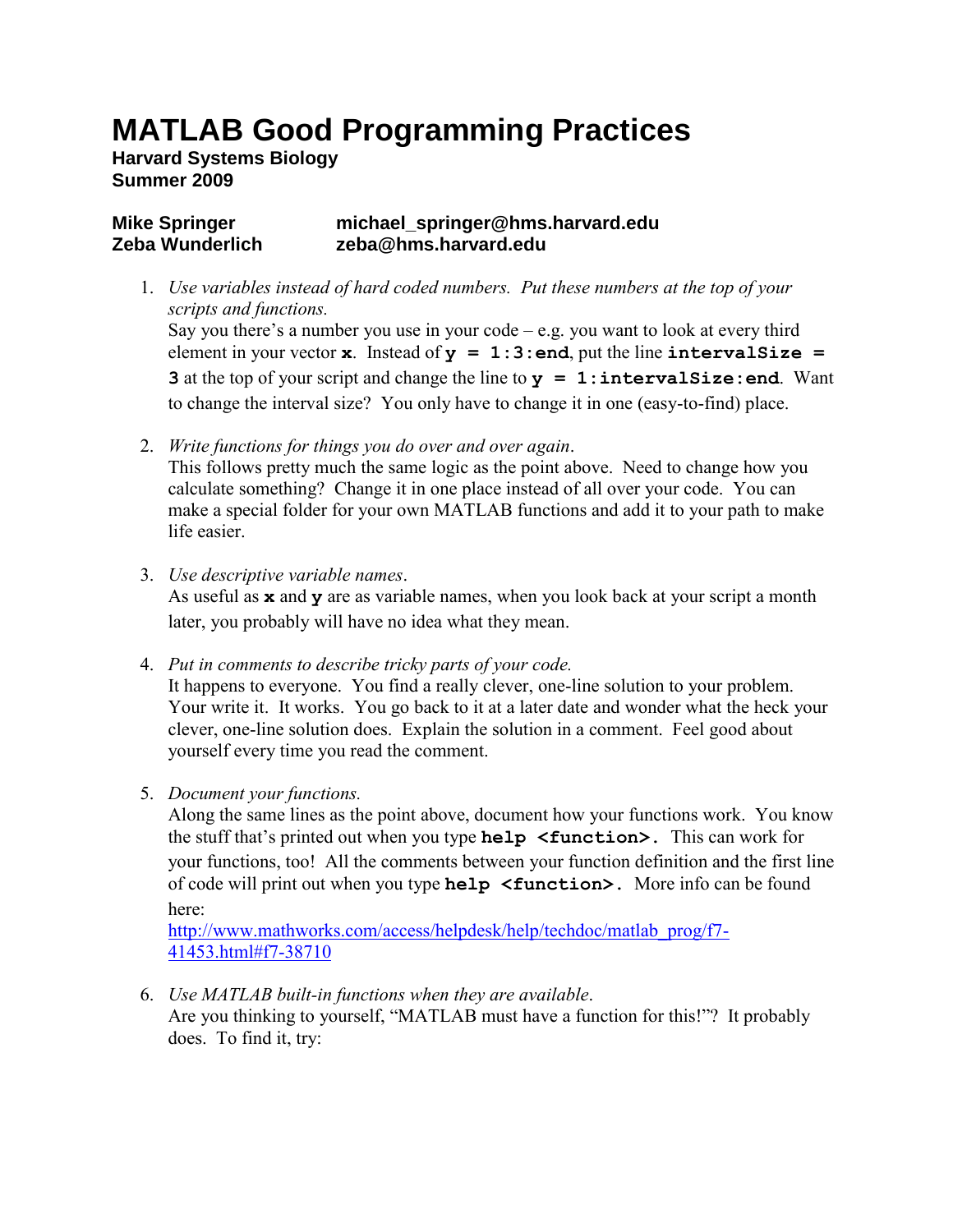- a. If you know a similar function, type **help <similar function>.** At the bottom, there is a list of related functions. See if the one you are looking for is there.
- b. Try searching the online help: <http://www.mathworks.com/access/helpdesk/help/helpdesk.html>
- c. Google it! (Bing it?)
- d. Ask a friend who uses MATLAB a lot.
- 7. *Learn how to use structures and cell arrays well*. Good data structures will save you time and aggravation.
- 8. *Write functions to input and output data file types you often use*.
- 9. *Sanity check your code.*  Try simple examples to make sure it works properly before trying it on a big data set.
- 10. *Learn how to use the MATLAB debugger functions*. See the documentation here: [http://www.mathworks.com/access/helpdesk/help/techdoc/matlab\\_prog/f10-60570.html](http://www.mathworks.com/access/helpdesk/help/techdoc/matlab_prog/f10-60570.html)
- 11. *Write scripts for each figure you need to make*. MATLAB's plotting defaults are pretty ugly, so to make publication- or presentationquality figures requires some tweaking. There are a variety of commands to do this. Below is a snippet of a script to make a figure, along with tweaks to line widths, font sizes, fonts, etc.

More programming tips are available here:

[http://www.mathworks.com/access/helpdesk/help/techdoc/matlab\\_prog/f10-57434.html](http://www.mathworks.com/access/helpdesk/help/techdoc/matlab_prog/f10-57434.html)

```
load infoContent-R.txt
load infoContent-J.txt
load infoContent-Y.txt
lightBlue = [100/256, 149/256, 237/256];
darkBlue = [0/256, 0/256, 128/256];
slateGray = [198/256 226/256, 255/256];fontSize = 16;
fontName = 'Times';
figure;
set(gcf, 'Units', 'inches', 'Position', [4, 1, 15, 4])
subplot(1,3,1)b = infoContent R(:,2);y = infoContent Y(:,2);
e = \infoContent J(:,2);minEdge = floor(min([min(b) min(y) min(e)]));
```